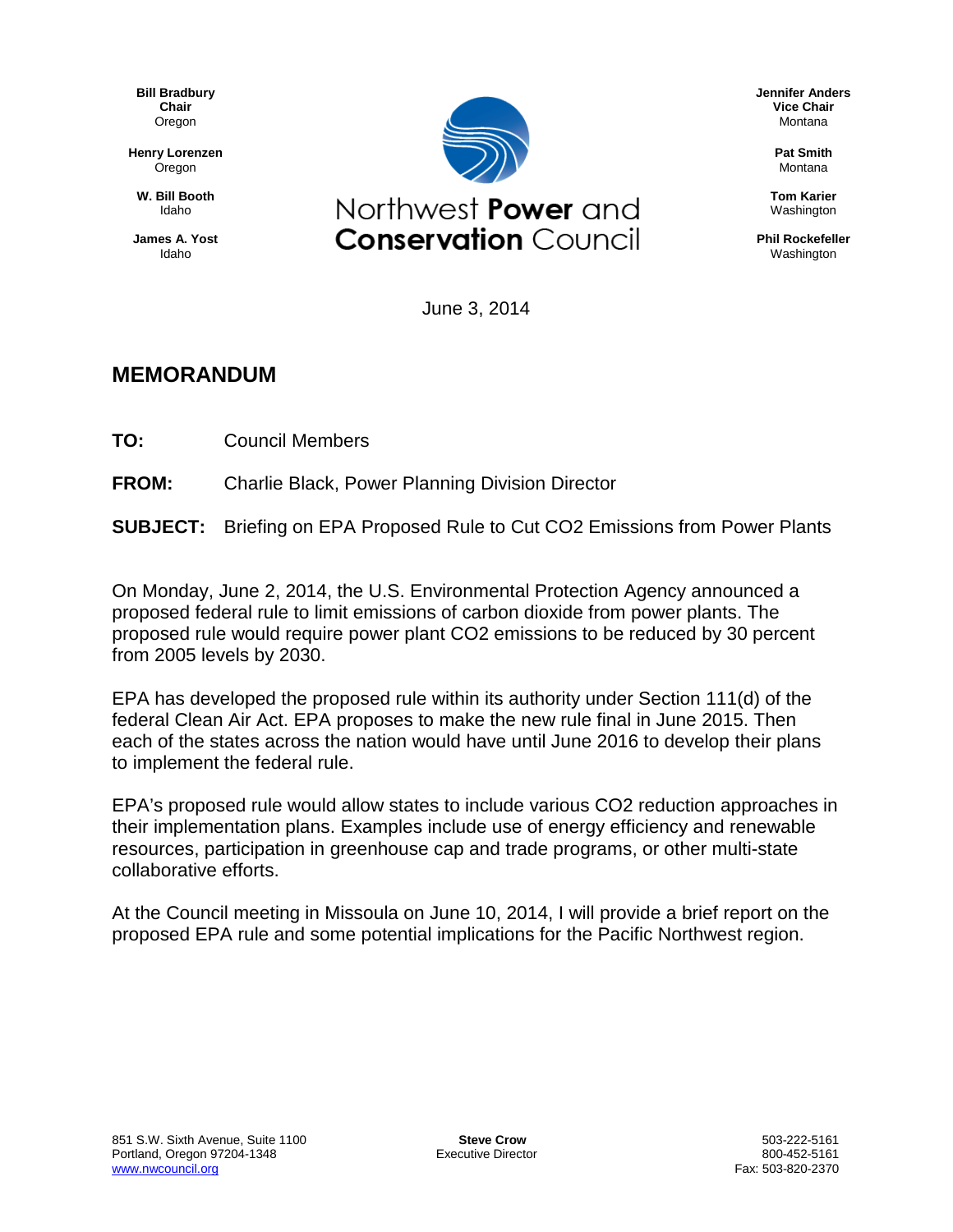**Bill Bradbury Chair** Oregon

**Henry Lorenzen** Oregon

**W. Bill Booth** Idaho

**James A. Yost** Idaho



**Jennifer Anders Vice Chair** Montana

> **Pat Smith** Montana

**Tom Karier** Washington

**Phil Rockefeller** Washington

June 10, 2014

## **MEMORANDUM**

- **TO:** Council Members
- **FROM:** Charlie Black, Power Planning Division Director
- **SUBJECT:** EPA's Proposed Rule to Reduce CO2 Emissions from Existing Power Plants

As part of a preliminary analysis of the Environmental Protection Agency's recent proposed rule to reduce carbon dioxide emissions from existing power plants, staff has analyzed the state goals set forth in the proposed ruling. Gillian Charles, energy policy analyst, developed a report describing the methodology used by the EPA to calculate proposed CO2 reduction goals for each state and application of the methodology to Idaho, Montana, Oregon, and Washington. The report includes a preliminary estimate that Tom Eckman, manager of conservation resources, has prepared on the energy efficiency aspect of the EPA methodology and how its results compare to the Council's Sixth Power Plan energy efficiency goals.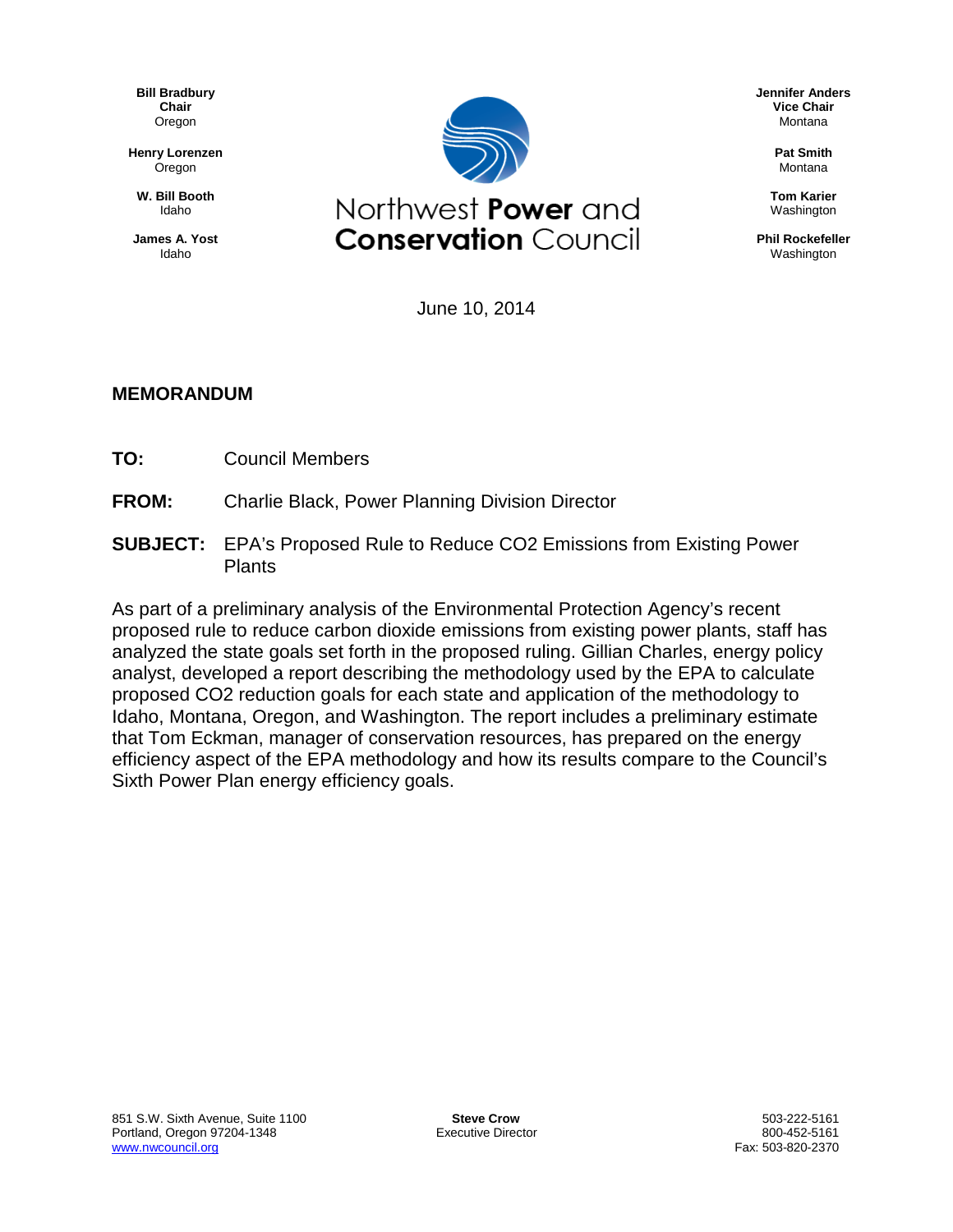## **EPA's Clean Air Act Section 111d Proposed Rule – State Reduction Goals**

As part of its proposed rule under section 111d of the Clean Air Act, the Environmental Protection Agency (EPA) has identified carbon reduction goals for each state to meet by 2030 (with interim goals annually in 2020-2029). EPA calculated these goals using a "pollution-topower" ratio applied to each state's existing fossil-fueled power plants. The goal does not reduce net generation from existing fossil-fueled power plants; however it does reduce carbon emissions from the existing power plants by redispatching generation between coal, oil/gas steam, and natural gas power plants. Using 2012 historical net generation for each state as the starting point, EPA has based its "pollution-to-power" ratio on a set of four building blocks that when applied to each state, determine the emission reduction goals, measured in pounds per megawatt-hour for 2030.

The proposed ruling identifies only the generation of power using coal, oil and gas steam, and natural gas combined cycle (NGCC) as fossil-fuel emitters (excluding generation from single cycle, for example). In addition, the proposed rule focuses on source-based electricity generation, not end-use based. For example, if there is a coal plant within a state's boundaries but that plant delivers 100 percent of its generation to other states, it is still the state in which the power plant is physically located in that is responsible for the emission reductions – not the out-of-state consumers.

Due to the nature of these building blocks, and the fact that they are based on the historical generation by each state's existing power plants, the 2030 reduction goals for each state vary greatly. Washington has the nation's highest reduction at 72%, while North Dakota has the lowest reduction at 11%. Why the disparity?

The formula used to derive individual state reduction goals includes a sequential application of four building blocks. These building blocks use the 2012 historical fossil-fuel generation (see Figure 1) but redispatch the generation to reduce emissions by reducing coal-fired and oil/gas generation and increasing natural gas combined cycle generation. In addition, low-or zeroemitting resources (nuclear and renewable energy) and demand side energy efficiency measures are added to the resource mix. The formula for each state is essentially:

CO2 emissions from fossil-fuel fired generation (lbs) Generation from fossil-fuel power plants + some nuclear, renewables, and energy efficiency (MWh)

The state reduction goals for the Pacific Northwest are:

|            | 2012 Actual<br>(lbs $CO2/MWh$ ) | 2030 target<br>(lbs $CO2/MWh$ ) | <b>Percent Reduction</b> |
|------------|---------------------------------|---------------------------------|--------------------------|
| Idaho      | 339                             | 228                             | 32.7%                    |
| Montana    | 2,245                           | 1,771                           | 21.2%                    |
| Oregon     | 717                             | 372                             | 48.1%                    |
| Washington | 763                             | 215                             | 71.8%                    |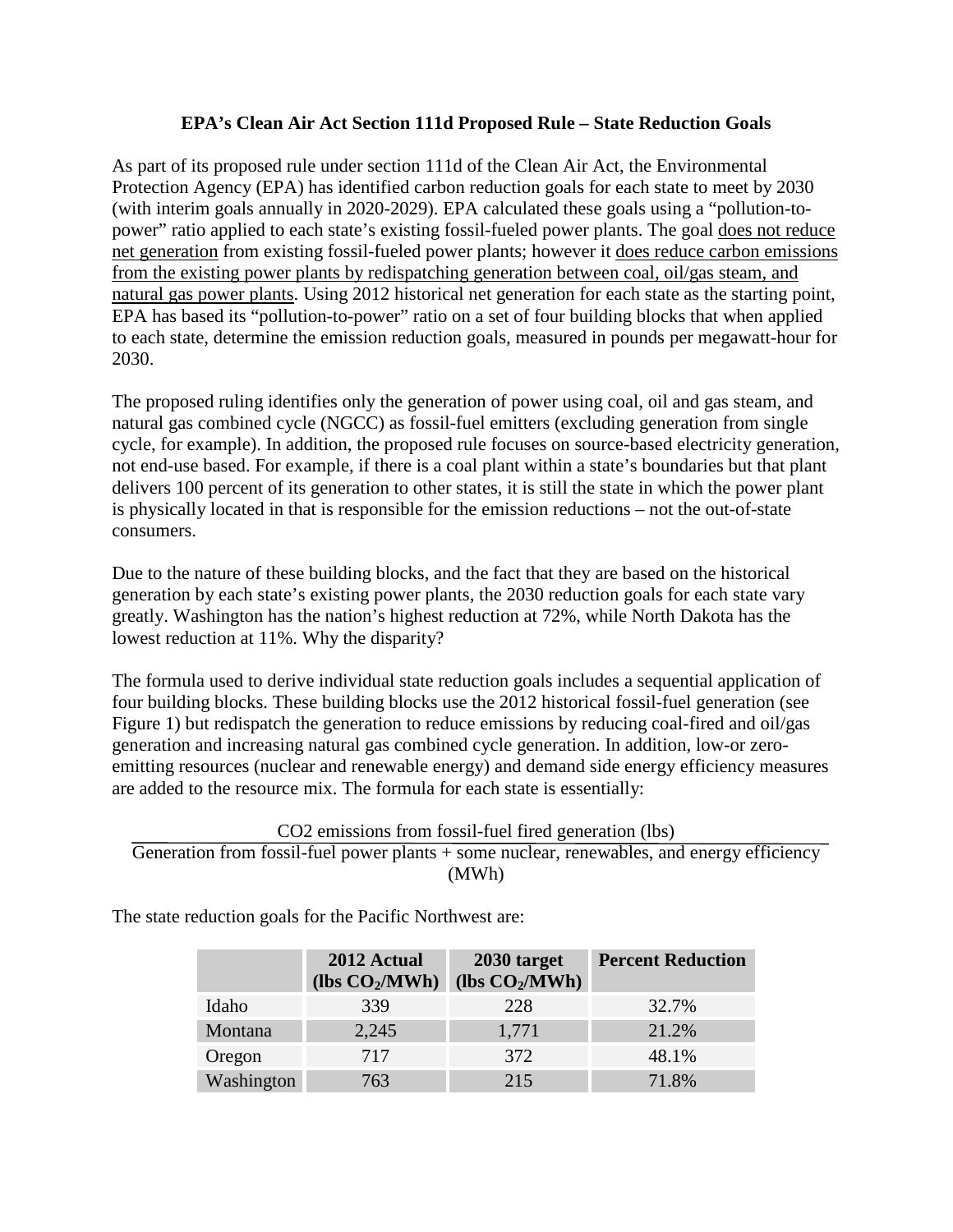

**Figure 1: 2012 Historical Fossil-Fuel Net Generation**

In the Pacific Northwest, our resource mix and energy generation is unique compared to the rest of the nation. We rely on the hydropower system for over half of our power generation, with natural gas, coal, nuclear, wind, geothermal, and solar making up the rest. The natural gas power plants supplement the hydropower system. In good hydro years, the natural gas plants generate less electricity. In poor hydro years, the natural gas plants generate more electricity to compensate for low hydro production.

Beginning with state-specific 2012 historical net generation, the following building blocks are applied to reduce the amount of carbon emissions from existing fossil-fueled generation:

**Building Block 1 (applied to the formula's nominator)**: Improve the heat rate of the state's existing coal fleet by 6%. By improving the heat rate, the efficiency of the coal plant is increased, resulting in lower emissions rate for coal-fired generation.

## Application to Pacific Northwest States:

Idaho does not have existing in-state coal generation and therefore this building block has no effect on reducing emissions. However, for Oregon, Washington, and Montana, there is a reduction in emissions from improving the heat rate at existing coal plants.

**Building Block 2 (applied to the nominator)**: Increase the capacity factor (the actual output compared to the potential output if operated at full nameplate capacity) of existing NGCC plants. Redispatch generation to NGCC electric generating units (up to a 70% capacity factor ceiling), and adjust (reduce) the remaining fossil-fuel generation to maintain the 2012 historical net generation.





#### Application to Pacific Northwest States:

Of the fossil fuel generators identified by the EPA for carbon emission reduction, Idaho only has NGCC electric generating units and therefore there is no redispatch of generation. After two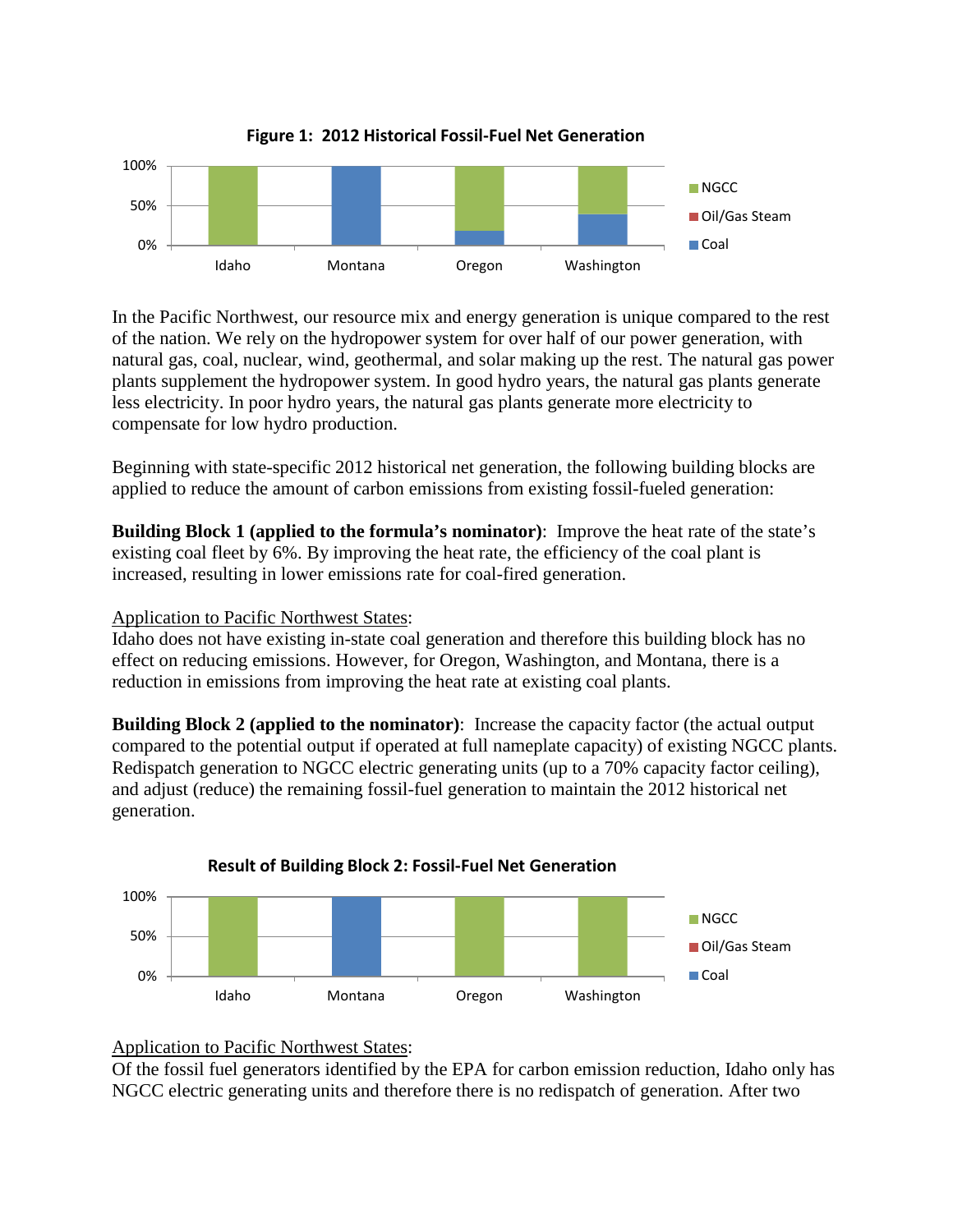building blocks, Idaho's proposed emission rate reduction (lbs/MWh) is unchanged from its 2012 historical rate.

Montana does not have historic 2012 NGCC generation, and therefore there is no redispatch and no resulting reduction in emissions.

For Oregon and Washington, there is a reduction in emissions from this redispatch from the increase in NGCC generation and reduction in coal. For both states, this building block redispatches 100% of its fossil-fuel generation to existing NGCC plants and reduces generation from coal plants to 0%.

Building Block 2 is essentially **replicating the retirement of the Centralia coal plant in Washington and the Boardman coal plant in Oregon** and replacing 100% of the coal generation through increasing the use of existing natural gas combined cycle power plants. The retirement of Centralia reduces Washington's 2012 emission rate by 38%, comprising just over half of Washington's emission reduction goal of 72%. The retirement of Boardman reduces Oregon's 2012 emission rate by 19%, which accomplishes 40% of Oregon's emission reduction goal of 48%.

**Building Block 3 (applied to the denominator)**: Increase the amount of low and zero-carbon nuclear and renewable energy generating capacity. States with existing or under construction nuclear generation were given a credit for a percentage of nuclear generating capacity. The increase of renewable energy resources was based on a calculation of existing renewable resources (existing hydropower is not included) in the state and availability and future plans to build renewable resources. For states with Renewable Portfolio Standards (RPS), this was factored in as well.

#### Application to Pacific Northwest States:

Montana, Oregon, and Washington all have RPS. The expected development of renewable resources to meet the targets has been included in the state's emission reduction goals for 2030. While Idaho does not have an RPS, its Energy Plan encourages the development of cost-effective local renewable resources and there has been significant development over the past decade or so.

PNW individual state renewable energy generation levels as a percentage of total generation as targeted by the proposed 111d are shown in the blue section in the table below. The green section shows the state's RPS targets, which are based on renewable energy as a percentage of electricity sales. All PNW RPS allow for the purchase of renewable energy credits from out of state generation, so the current historic 2012 percentage is not an apples to apples comparison with the historic RPS percentage. For example, Montana is on track to meet their 15% RPS target in 2015 (and already met their interim target of 10% in 2010), but some of that includes the purchase of RECs from out of state generation. For 111d purposes, the renewable energy was calculated as in-state development and generation.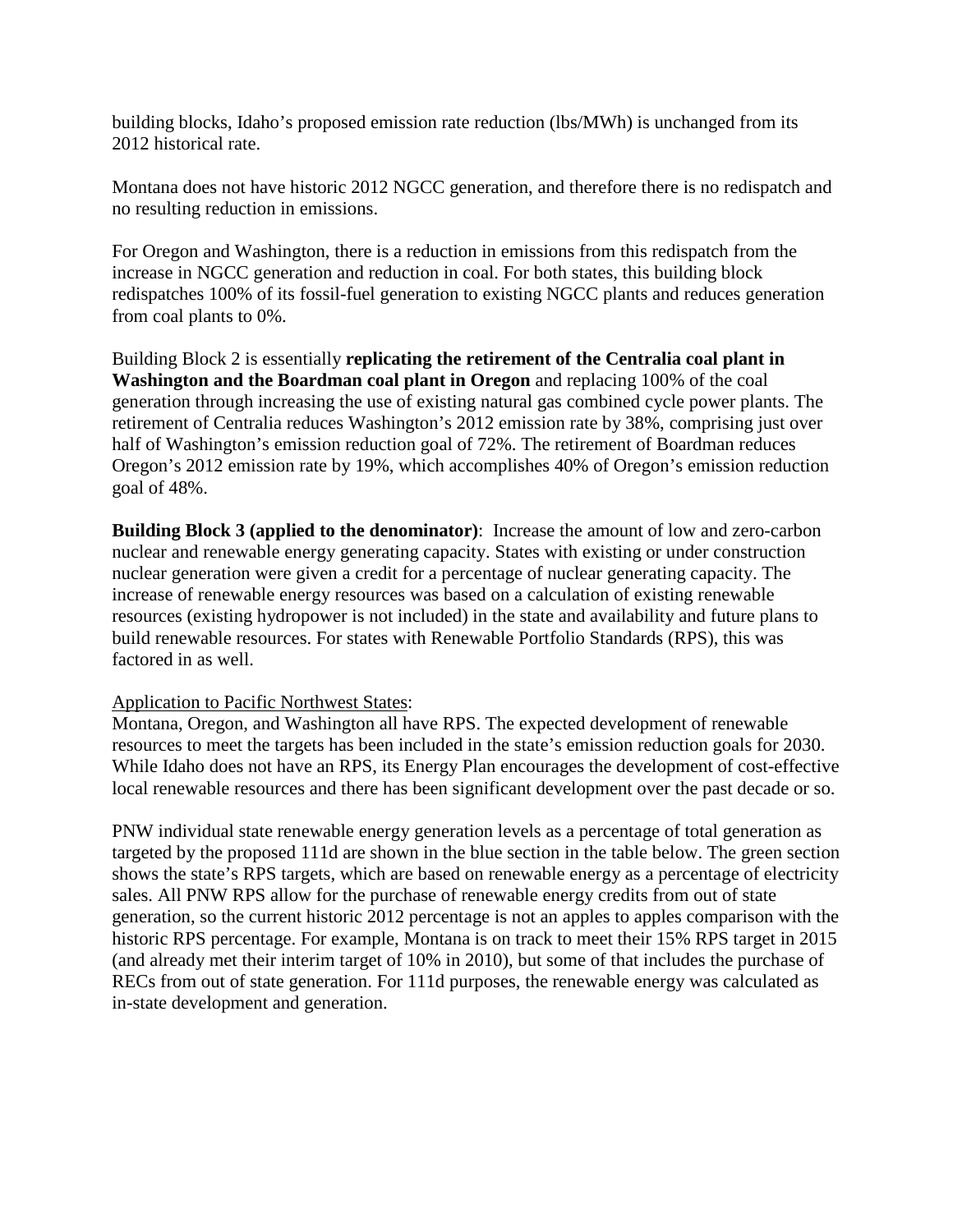|           |                         | <b>Target</b>         |      | <b>State RPS Targets</b> |      |
|-----------|-------------------------|-----------------------|------|--------------------------|------|
|           | <b>Historic</b><br>2012 | 111d Proposal<br>2029 | 2015 | 2020                     | 2025 |
| ID        | 16%                     | 20.6%                 |      |                          |      |
| <b>MT</b> | 5%                      | 10.2%                 | 15%  |                          |      |
| <b>OR</b> | 12%                     | 20.6%                 |      |                          | 25%  |
| <b>WA</b> | 7%                      | 15.9%                 |      | 15%                      |      |

Washington is the only PNW state with an operating nuclear plant, so a portion of Columbia Generating Station's capacity was factored into its emissions reduction formula.

**Building Block 4 (applied to the denominator)**: Increase demand-side energy efficiency. The state-specific percentage value represents the total amount of MWh sales that could potentially be avoided through energy efficiency measures. EPA has set forth two levels of energy efficiency achievements that could be used to reduce emissions. In its "best practices" scenario it assumes that beginning in 2017, each state ramps ups it energy efficiency actions to a level that produces annual savings equivalents to one and one-half percent of retail sales. Under its second option states increase their annual electricity savings to the equivalent of one percent of annual retail sales.

## Application to Pacific Northwest States:

EPA assumes that in 2017, the first year of required compliance, each state will secure electricity savings equivalent to their 2012 achievements. The following table shows EPA's estimate of individual PNW state annual savings as percent of total retail sales in 2012 in the first column. In the second column shows the cumulative savings from 2017 targeted by the end of 2029 under the 111d proposal as a share of the forecast 2029 retail sales without further efficiency savings. The third column shows the Council's estimate of electricity savings as a share of 2012 retail sales based on the Regional Technical Forums annual conservation survey. The final column shows the Sixth Plan's target for cumulative savings from 2017 through 2029 as a share of forecast 2029 retail sales. A comparison of the second and final columns indicates that achievement of the Sixth Plan's energy efficiency goals will slightly exceed the EPA proposal for the contribution of the energy efficiency building block *at the regional level.* However, since the Sixth Plan does not specify state level efficiency targets it is not possible to compare its goals with EPA's proposal at that level.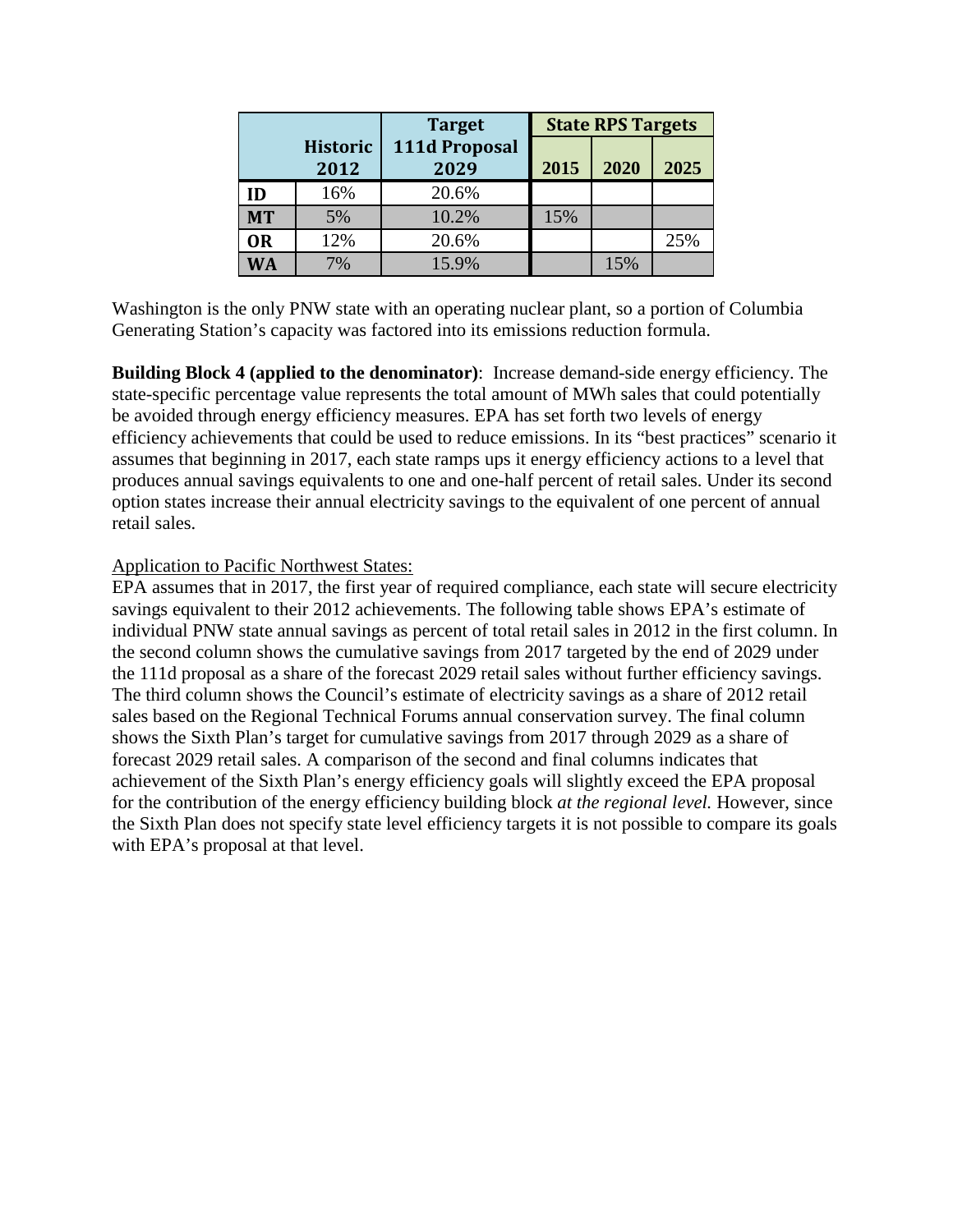|            | <b>EPA</b><br><b>Estimate</b><br><b>of</b><br>2012<br>Savings* | <b>Target</b><br><b>Cumulative</b><br><b>Savings from</b><br>2017-2029 As<br>A Share of<br>2029 Retail<br><b>Sales</b><br>(111d)<br>Proposal) | <b>Council/RTF 2012</b><br><b>Reported Savings</b><br>As A Share of 2012<br><b>Retail Sales**</b> | <b>Sixth Plan EE</b><br><b>Target Cumulative</b><br><b>Savings from</b><br>2017-2029 As A<br><b>Share of</b><br>2029 Retail Sales*** |
|------------|----------------------------------------------------------------|-----------------------------------------------------------------------------------------------------------------------------------------------|---------------------------------------------------------------------------------------------------|--------------------------------------------------------------------------------------------------------------------------------------|
| ID         | 0.76%                                                          | 11.10%                                                                                                                                        |                                                                                                   |                                                                                                                                      |
| <b>MT</b>  | 0.90%                                                          | 10.90%                                                                                                                                        |                                                                                                   |                                                                                                                                      |
| <b>OR</b>  | 0.57%                                                          | 11.41%                                                                                                                                        |                                                                                                   |                                                                                                                                      |
| <b>WA</b>  | 1.02%                                                          | 11.26%                                                                                                                                        |                                                                                                   |                                                                                                                                      |
| <b>PNW</b> | 0.86%                                                          | 11.25%                                                                                                                                        | 1.23%                                                                                             | 14.8%                                                                                                                                |

\*Savings As AShare of 2012 Retail Sales

\*\*Council Conservation Achievements Are Not Tabulated by State \*\*\*Council Plan does not specify state level targets

## **State Goals are not Recipes for State Plans**

Based on these formulated emission reduction goals (lbs/MWh), it is up to each individual state to determine a plan to meet their 2030 emissions goal. The plans do not have to follow the building blocks in order to reduce their emissions.

There are two technical support documents that describe in detail the application of the formula used to calculate individual state reduction goals [\(Goal Computation Technical Support](http://www2.epa.gov/sites/production/files/2014-05/documents/20140602tsd-goal-computation.pdf)  [Document\)](http://www2.epa.gov/sites/production/files/2014-05/documents/20140602tsd-goal-computation.pdf) and the background information and assumptions used to derive specific aspects of the building blocks (for example the 70% capacity factor for NGCC) and formula [\(GHG](http://www2.epa.gov/sites/production/files/2014-05/documents/20140602tsd-ghg-abatement-measures.pdf)  [Abatement Measures\)](http://www2.epa.gov/sites/production/files/2014-05/documents/20140602tsd-ghg-abatement-measures.pdf).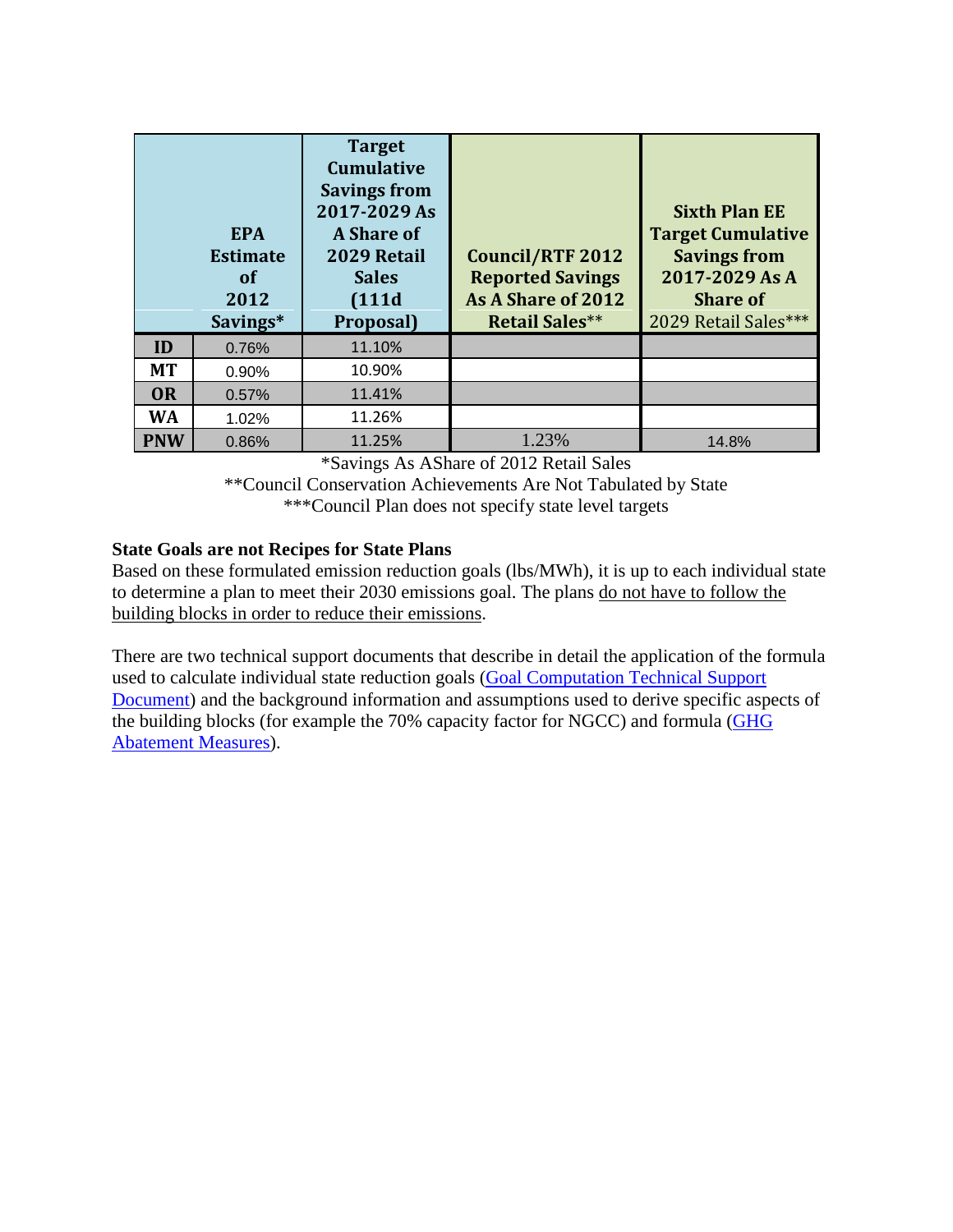

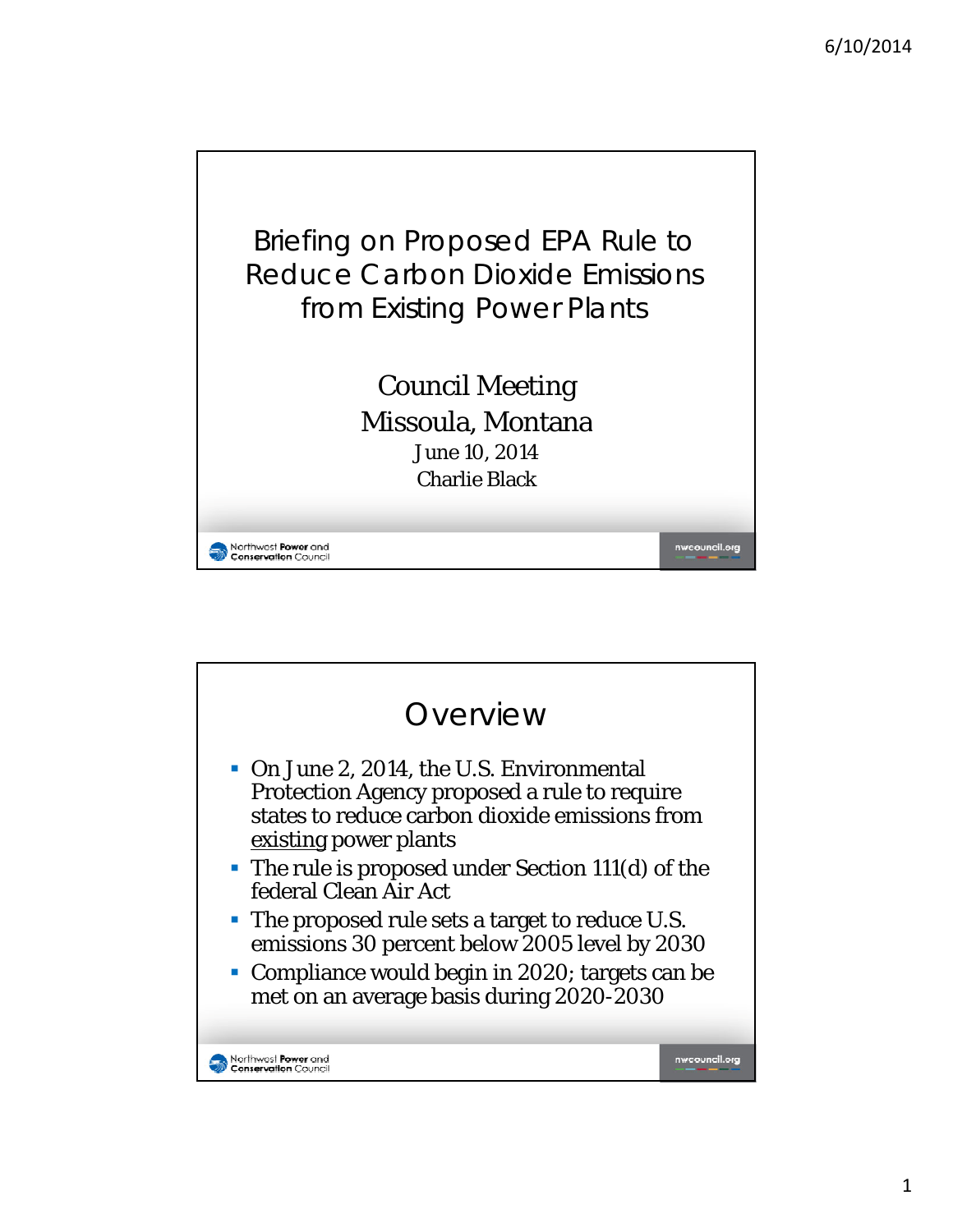

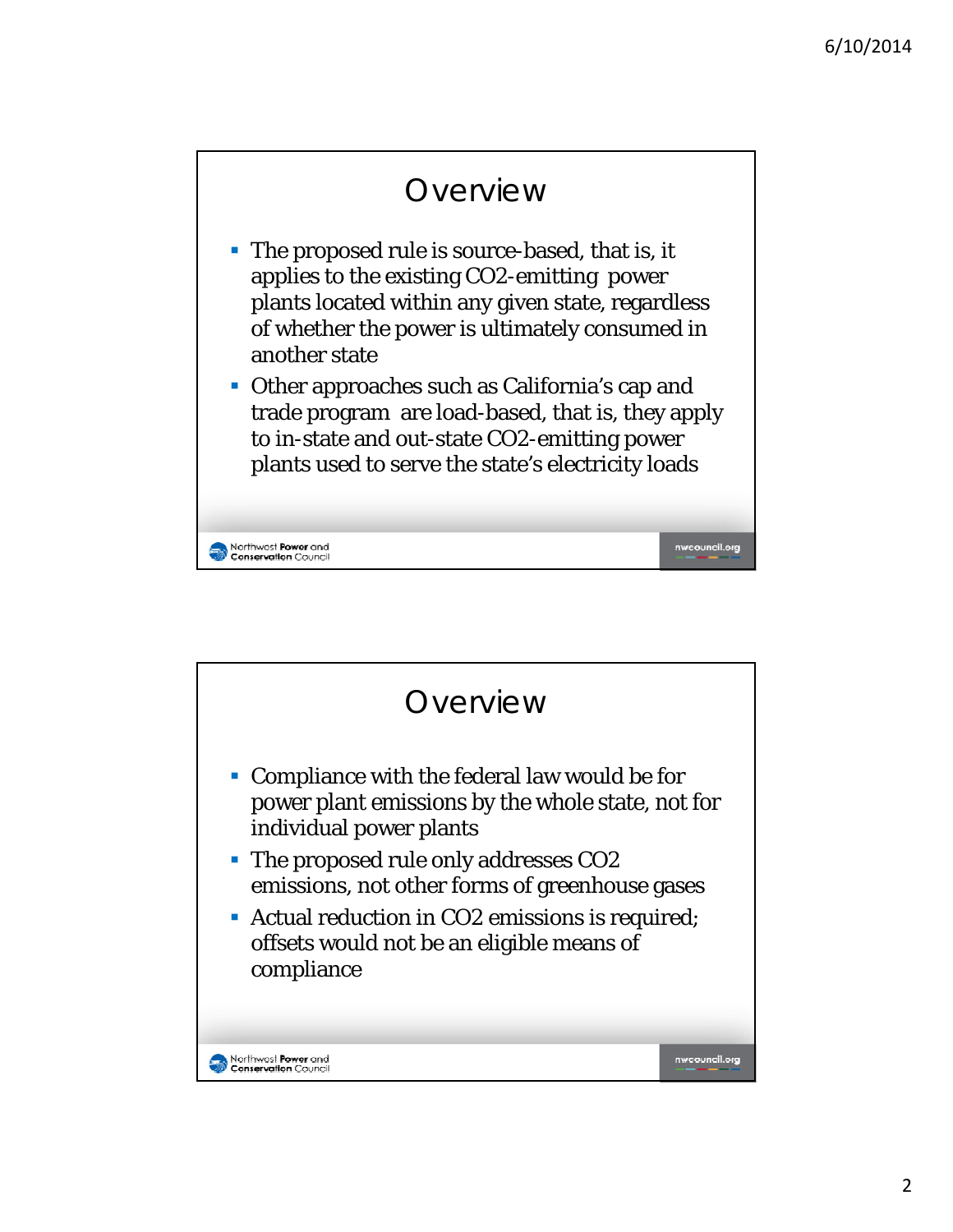

|              | Reduction Targets Vary by State        |               |                |
|--------------|----------------------------------------|---------------|----------------|
|              | <b>Pounds of CO2 per Megawatt-Hour</b> |               |                |
| <b>State</b> | 2012                                   | 2030          | <b>Percent</b> |
|              | <b>Actual</b>                          | <b>Target</b> | Reduction      |
| Idaho        | 339                                    | 228           | 32.7%          |
| Montana      | 2,245                                  | 1,771         | 21.1%          |
| Oregon       | 717                                    | 372           | 48.1%          |
| Washington   | 763                                    | 215           | 71.8%          |
| Arizona      | 1,453                                  | 702           | 51.7%          |
| California   | 698                                    | 537           | 23.1%          |
| Colorado     | 1,714                                  | 1,108         | 35.4%          |
| Nevada       | 988                                    | 647           | 34.5%          |
| New Mexico   | 1,586                                  | 1,048         | 33.9%          |
| Utah         | 1,813                                  | 1,322         | 27.1%          |
| Wyoming      | 2,115                                  | 1,714         | 19.0%          |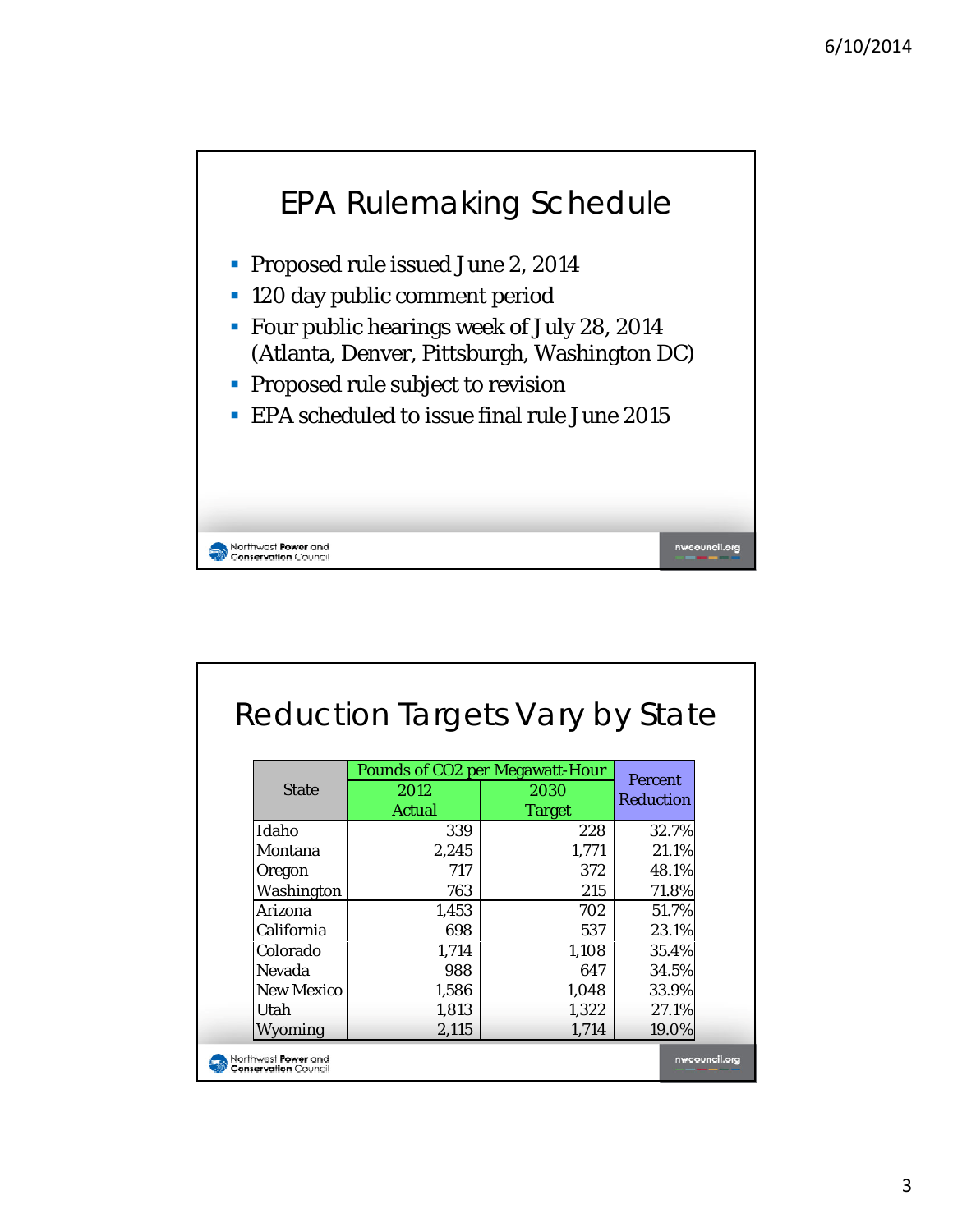



4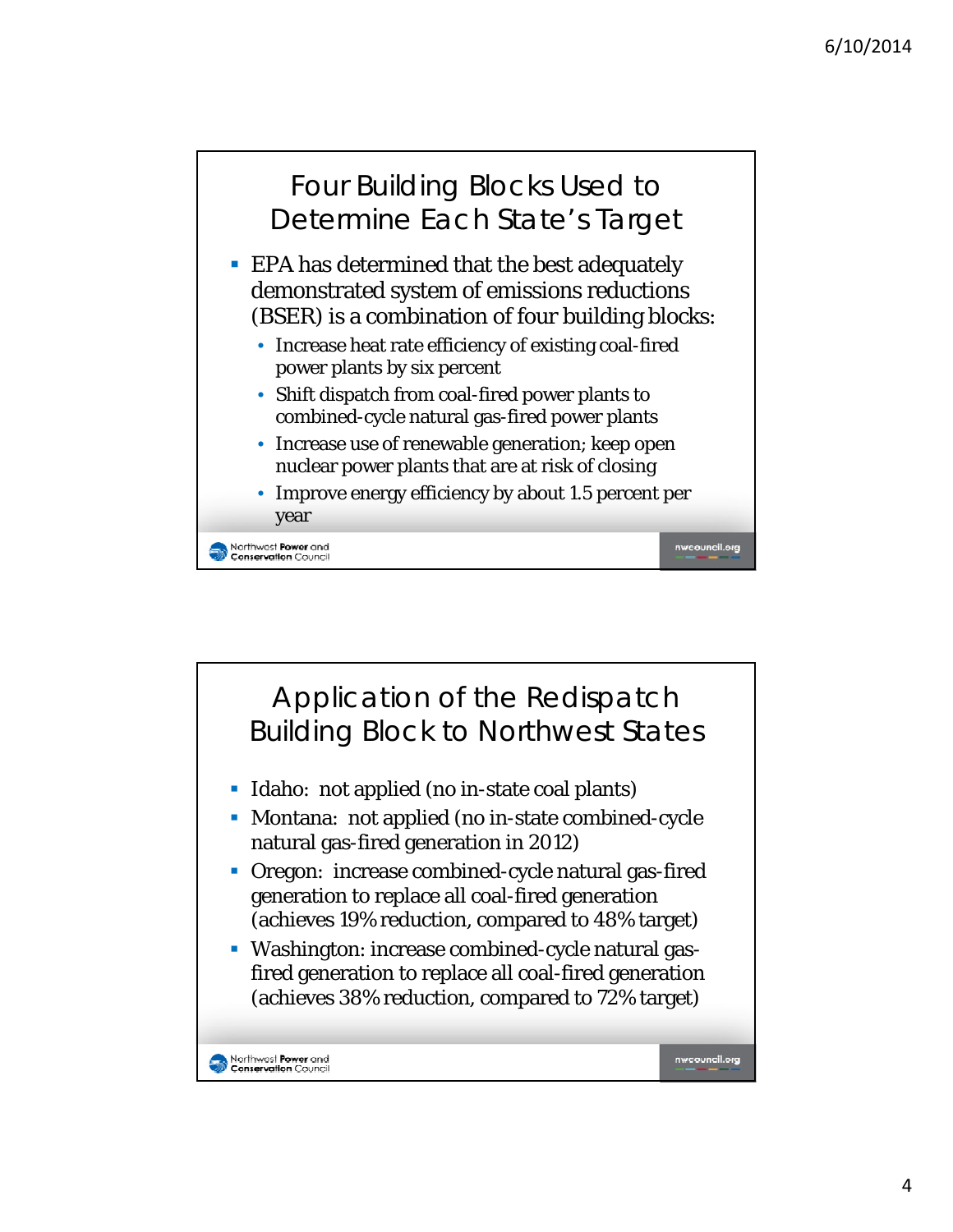